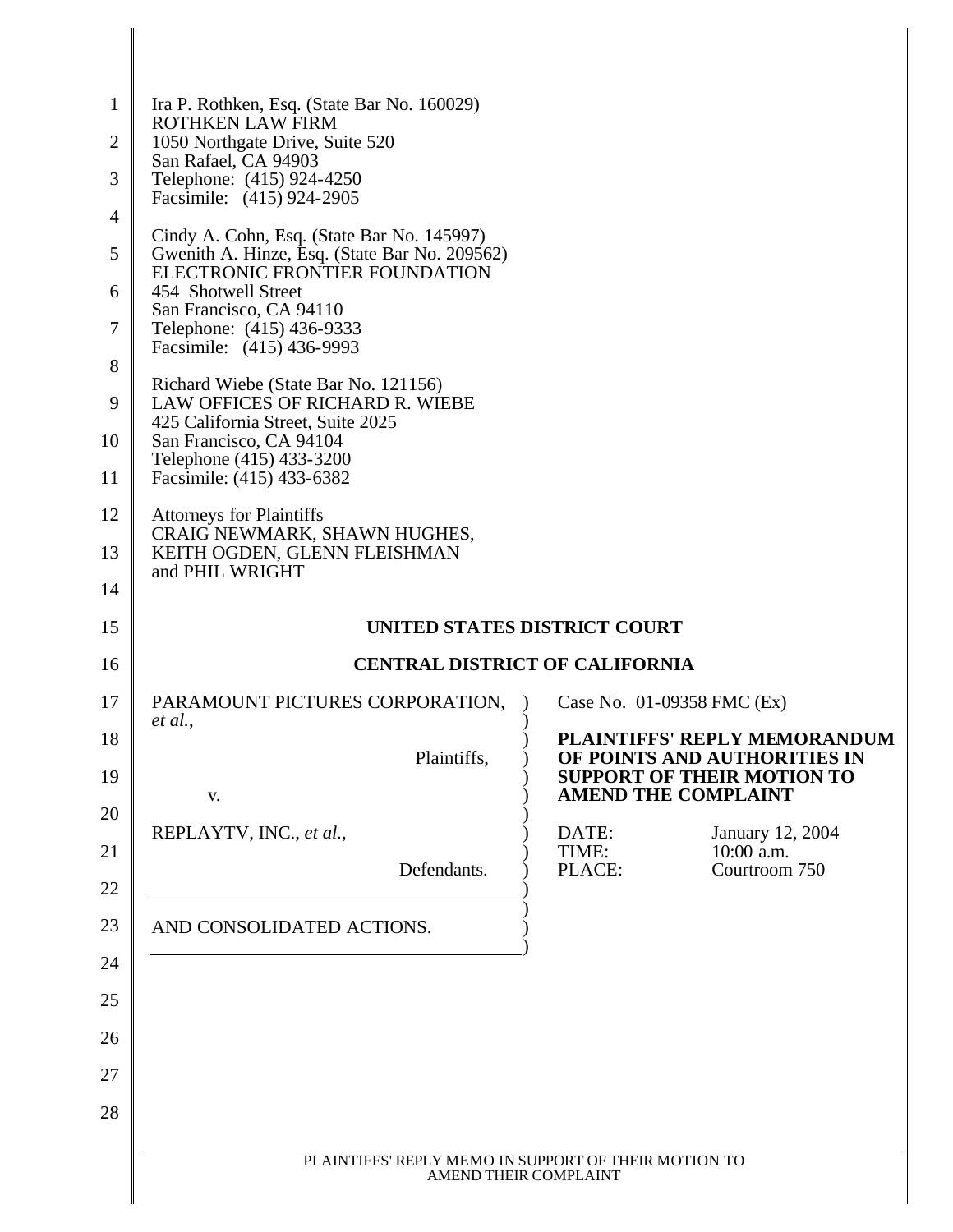| 1              |             | <b>TABLE OF CONTENTS</b>                                                                                                                                |
|----------------|-------------|---------------------------------------------------------------------------------------------------------------------------------------------------------|
| $\overline{2}$ | I.          |                                                                                                                                                         |
| 3              | П.          |                                                                                                                                                         |
| 4              | A.          | The Entertainment Companies' Jurisdictional Arguments Erroneously Confuse                                                                               |
| 5              |             |                                                                                                                                                         |
| 6              | <b>B.</b>   | The Three Newmark Plaintiffs Properly Remain Named Plaintiffs Because the<br>Entertainment Companies Have Failed to Carry Their Heavy Burden of Showing |
| 7              | $C_{\cdot}$ | Even if the Entertainment Companies Had Mooted the Claims of the Original Newmark                                                                       |
| 8              |             | Plaintiffs by Their Covenant Not to Sue, Amendment of the Complaint Would Remain                                                                        |
| 9              | D.          |                                                                                                                                                         |
| 10<br>11       |             | Amendment Is Proper Because ReplayTV DVR Owners Continue to Have a<br>1.                                                                                |
| 12             |             | 2.                                                                                                                                                      |
| 13             |             | 3.<br>Because the Entertainment Companies Raise no other Rule 15 Objection,                                                                             |
| 14             |             |                                                                                                                                                         |
| 15             | Ш.          |                                                                                                                                                         |
| 16             |             |                                                                                                                                                         |
| 17             |             |                                                                                                                                                         |
| 18             |             |                                                                                                                                                         |
| 19             |             |                                                                                                                                                         |
| 20             |             |                                                                                                                                                         |
| 21             |             |                                                                                                                                                         |
| 22             |             |                                                                                                                                                         |
| 23             |             |                                                                                                                                                         |
| 24             |             |                                                                                                                                                         |
| 25             |             |                                                                                                                                                         |
| 26             |             |                                                                                                                                                         |
| 27             |             |                                                                                                                                                         |
| 28             |             |                                                                                                                                                         |
|                |             | $-1-$<br>PLAINTIFFS' REPLY MEMO IN SUPPORT OF THEIR MOTION TO                                                                                           |
|                |             | AMEND THEIR COMPLAINT                                                                                                                                   |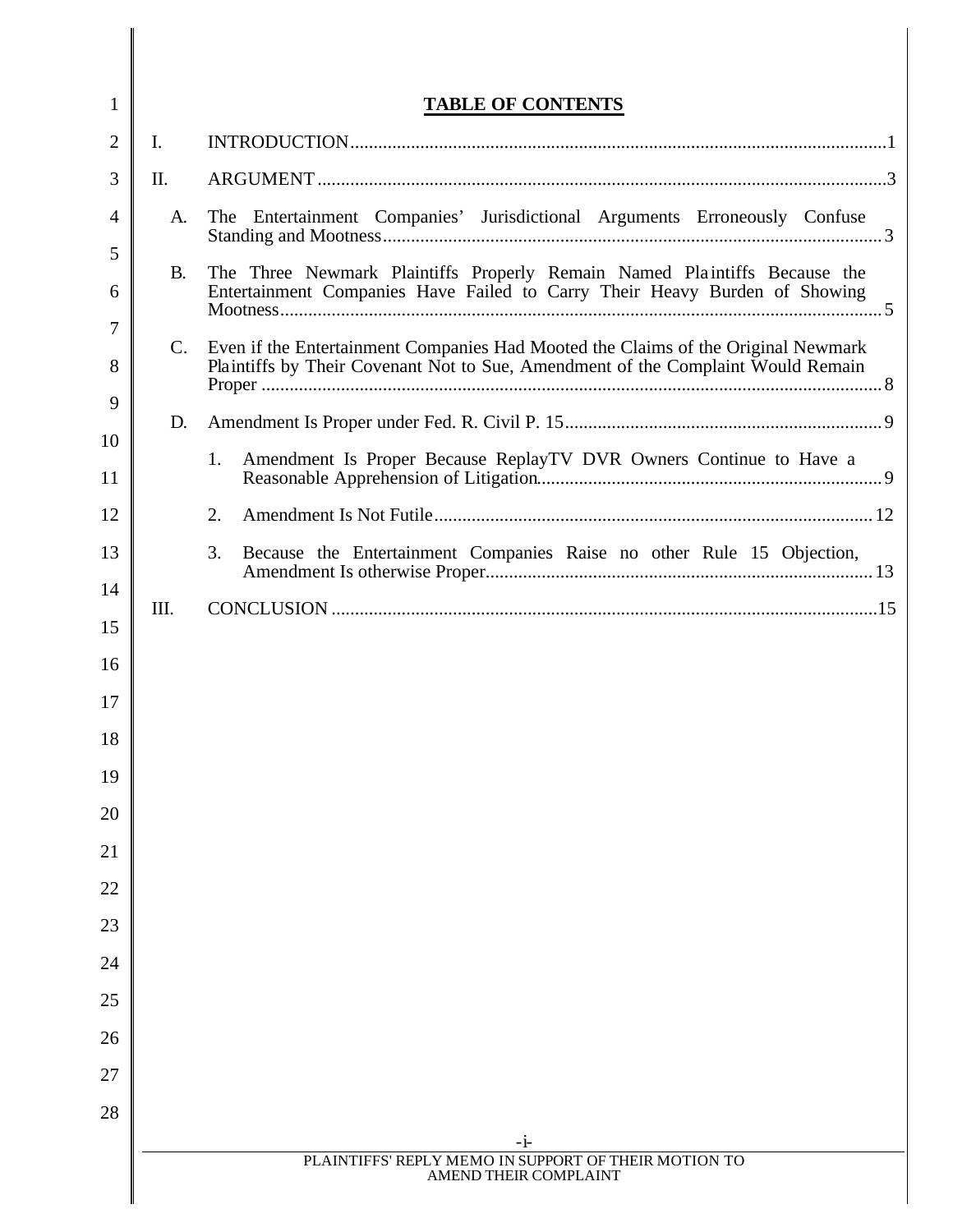| 1        | <b>TABLE OF AUTHORITIES</b>                                                                     |
|----------|-------------------------------------------------------------------------------------------------|
| 2        | <b>Cases</b>                                                                                    |
| 3        |                                                                                                 |
| 4        | Alaska Ctr. for the Env't v. United States Forest Serv., 189 F.3d 851 (9th Cir. 1999)6          |
| 5        |                                                                                                 |
| 6        |                                                                                                 |
| 7        |                                                                                                 |
| 8        |                                                                                                 |
| 9        |                                                                                                 |
| 10       | Foad Consulting Group, Inc. v. Musil Govan Azzalino, 270 F.3d 821 (9th Cir. 2001)               |
| 11       | Friends of the Earth v. Laidlaw Environmental Services, Inc., 528 U.S. 167 (2001)               |
| 12       |                                                                                                 |
| 13       | Intellectual Prop. Dev., Inc. v. TCI Cablevision of Cal., Inc., 248 F.3d 1333 (Fed. Cir. 2001)7 |
| 14       | K-Lath, Division of Tree Island Wire (USA), Inc. v. Davis Wire Corporation, 15 F.Supp.2d 952    |
| 15       |                                                                                                 |
| 16       | Lierboe v. State Farm Mut. Auto. Ins. Co., 2003 U.S. App. LEXIS 24182 (9th Cir. 2003)8, 9       |
| 17       |                                                                                                 |
| 18       |                                                                                                 |
| 19<br>20 |                                                                                                 |
| 21       |                                                                                                 |
| 22       | Societe de Conditionnement en Aluminum v. Hunter Engineering Co., Inc. 655 F.2d 938             |
| 23       |                                                                                                 |
| 24       |                                                                                                 |
| 25       |                                                                                                 |
| 26       | Spindelfabrik Suessen-Schurr Stahlecker & Grill GmbH v. Schubert & Salzer Maschinenfabrik       |
| 27<br>28 |                                                                                                 |
|          | $-ii-$<br>PLAINTIFFS' REPLY MEMO IN SUPPORT OF THEIR MOTION TO                                  |
|          | AMEND THEIR COMPLAINT                                                                           |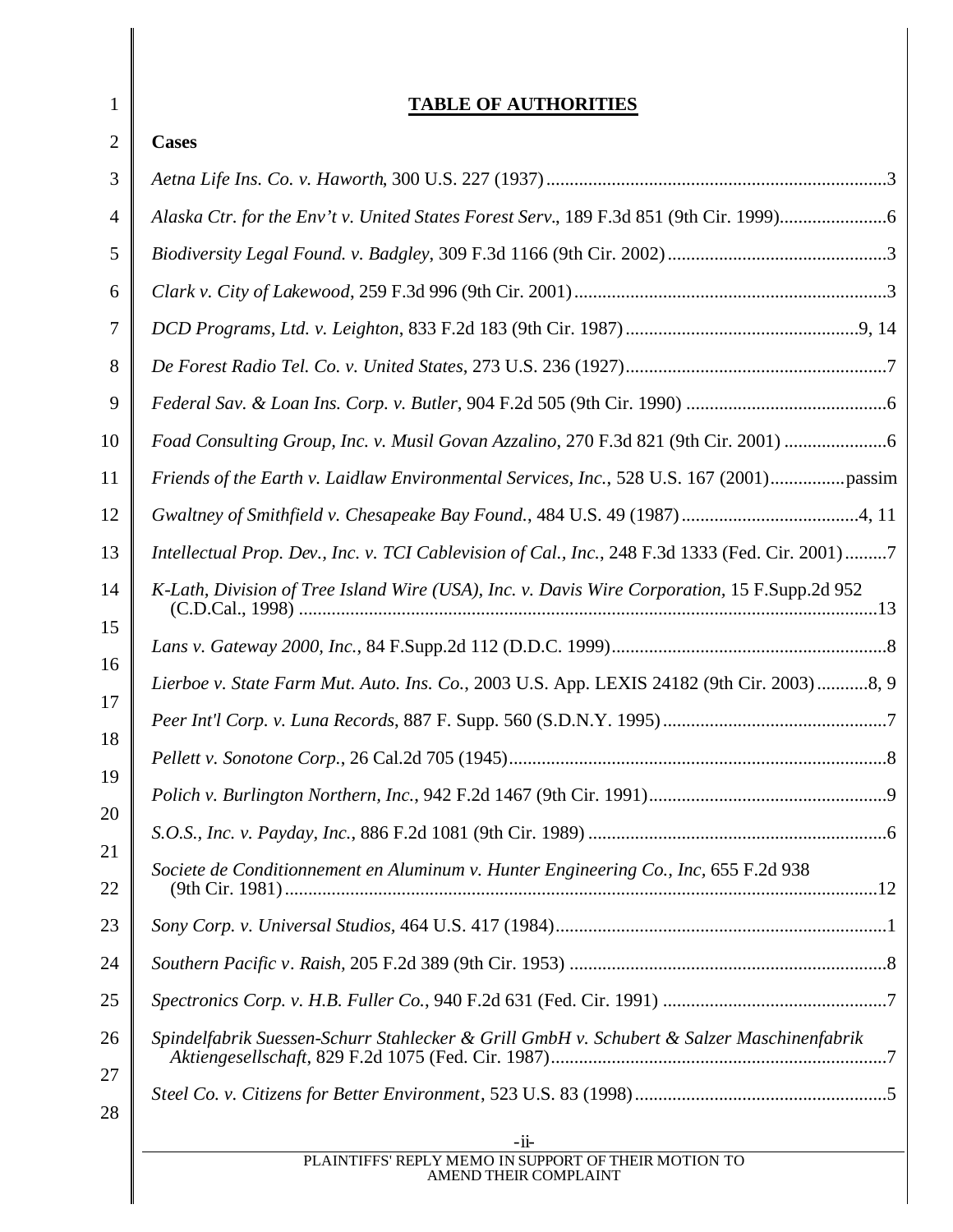| $\mathbf{1}$<br>$\mathbf{2}$<br>3<br>$\overline{4}$<br>5<br>6<br>$\overline{7}$<br>8<br>9<br>10<br>11<br>12<br>13<br>14<br>15<br>16<br>17 | Summit Office Park, Inc. v. United States Steel Corp., 639 F.2d 1278 (5th Cir. 1981) 8<br>Super Sack Mfg. Corp. v. Chase Packaging Corp., 57 F.3d 1054 (Fed. Cir. 1995) 7<br><b>Law Review Articles and Treatises</b> |
|-------------------------------------------------------------------------------------------------------------------------------------------|-----------------------------------------------------------------------------------------------------------------------------------------------------------------------------------------------------------------------|
|                                                                                                                                           |                                                                                                                                                                                                                       |
|                                                                                                                                           |                                                                                                                                                                                                                       |
|                                                                                                                                           |                                                                                                                                                                                                                       |
|                                                                                                                                           |                                                                                                                                                                                                                       |
|                                                                                                                                           |                                                                                                                                                                                                                       |
|                                                                                                                                           |                                                                                                                                                                                                                       |
|                                                                                                                                           |                                                                                                                                                                                                                       |
|                                                                                                                                           |                                                                                                                                                                                                                       |
|                                                                                                                                           |                                                                                                                                                                                                                       |
|                                                                                                                                           |                                                                                                                                                                                                                       |
|                                                                                                                                           |                                                                                                                                                                                                                       |
|                                                                                                                                           |                                                                                                                                                                                                                       |
|                                                                                                                                           |                                                                                                                                                                                                                       |
|                                                                                                                                           |                                                                                                                                                                                                                       |
|                                                                                                                                           |                                                                                                                                                                                                                       |
|                                                                                                                                           |                                                                                                                                                                                                                       |
|                                                                                                                                           |                                                                                                                                                                                                                       |
| 18                                                                                                                                        |                                                                                                                                                                                                                       |
| 19                                                                                                                                        |                                                                                                                                                                                                                       |
| 20                                                                                                                                        |                                                                                                                                                                                                                       |
| 21                                                                                                                                        |                                                                                                                                                                                                                       |
| 22                                                                                                                                        |                                                                                                                                                                                                                       |
| 23                                                                                                                                        |                                                                                                                                                                                                                       |
| 24                                                                                                                                        |                                                                                                                                                                                                                       |
| 25                                                                                                                                        |                                                                                                                                                                                                                       |
| 26                                                                                                                                        |                                                                                                                                                                                                                       |
| 27                                                                                                                                        |                                                                                                                                                                                                                       |
| 28                                                                                                                                        |                                                                                                                                                                                                                       |
|                                                                                                                                           | $-iii-$<br>PLAINTIFFS' REPLY MEMO IN SUPPORT OF THEIR MOTION TO                                                                                                                                                       |
|                                                                                                                                           | AMEND THEIR COMPLAINT                                                                                                                                                                                                 |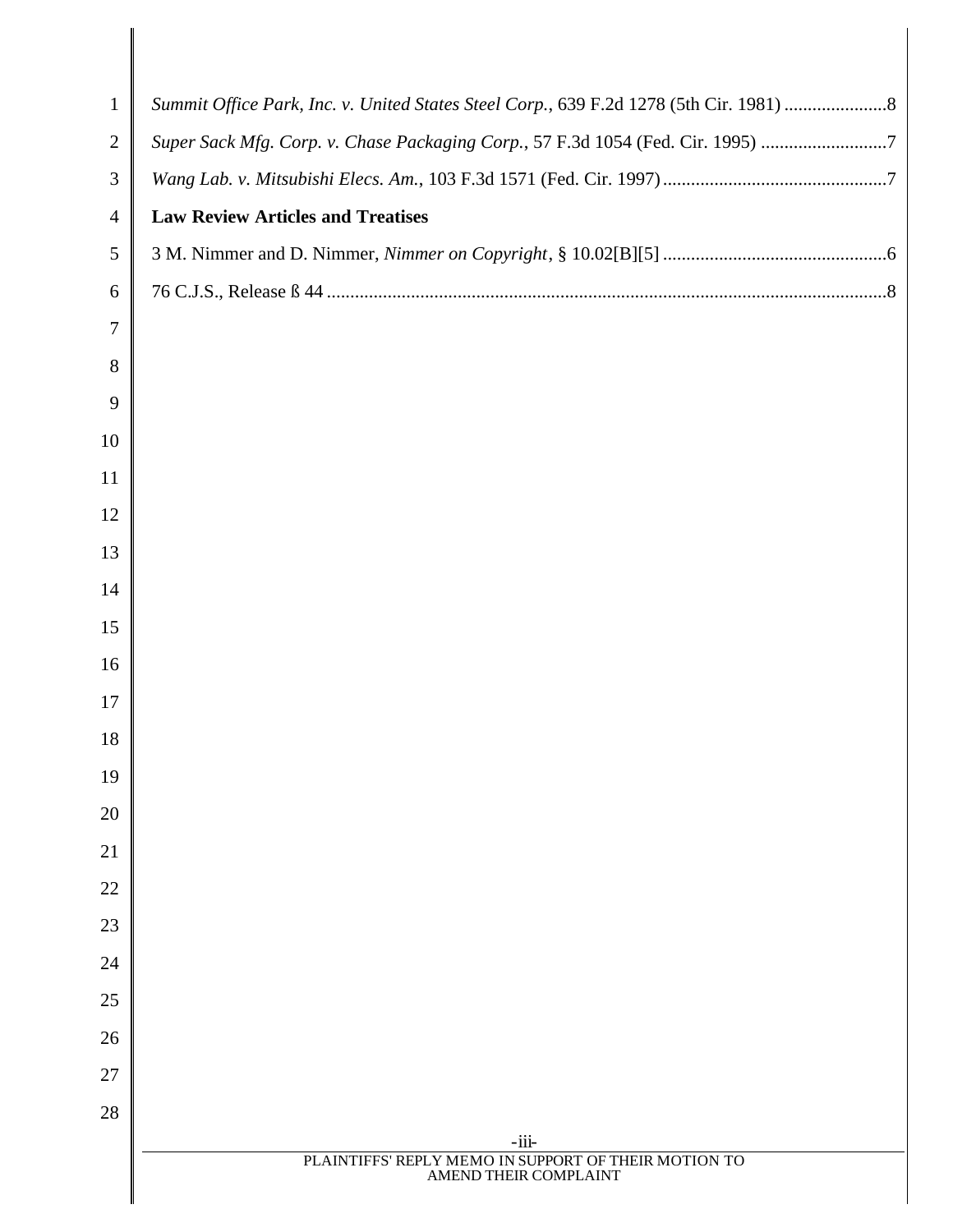# **I. INTRODUCTION**

Having successfully driven into bankruptcy a company offering an innovative product, using the legal claim that its customers are copyright infringers, and having dragged the consumer Plaintiffs through nearly a year of intensive discovery and motion practice, the Entertainment Companies now attempt to employ procedural tactics to avoid a legal determination about whether their legal claims have merit. If successful, these maneuvers will deny Plaintiffs and the 5,000 other current ReplayTV digital video recorder owners relief from the Entertainment Companies' ongoing copyright infringement accusations and reported plans to initiate lawsuits against them. Almost as importantly, though, the success of the Entertainment Companies here will deny all Americans the opportunity to enjoy innovative interactive television technologies, since no company will be willing to risk SONICblue's fate in order to bring a similar product to market.

12 13 14 15 16 17 18 19 20 This case concerns the over 5,000 current owners of ReplayTV 4000 DVRs with the Commercial Advance and Send Show features ("ReplayTV DVRs"), but it also raises a more fundamental legal question, the answer to which impacts nearly all Americans who watch television. That legal question is whether copyright law permits copyright holders to use their rights over television programs and movies to control technologies that consumers use to watch those programs in their living rooms.<sup>1</sup> The two particular technologies at issue here allow consumers to avoid watching commercials in a slightly better manner than they can using current fastforwarding technologies and to "send" recorded television programming from one machine to another over a closed network.

If leave to amend is denied and this case is dismissed, the Entertainment Companies will have used the unproven threat of copyright liability, combined with expensive entertainment lawyers, to squelch the contested features without ever facing the legal determination of whether their legal claims have merit. As a consequence, the Plaintiffs, both the individuals and the

25

24

21

22

23

1

2

3

4

5

6

7

8

9

10

<sup>26</sup> 27  $\overline{a}$ 1 Or, as the U.S. Supreme Court put it when the same basic argument was rejected in the context of VCRs, "It seems extraordinary to suggest that the Copyright Act confers upon all copyright owners collectively, much less the two respondents in this case, the exclusive right to distribute VTR's simply because they may be used to infringe copyrights. That, however, is the logical implication of their claim." *Sony Corp. v. Universal Studios,* 464 U.S. 417, 441, note 21 (1984).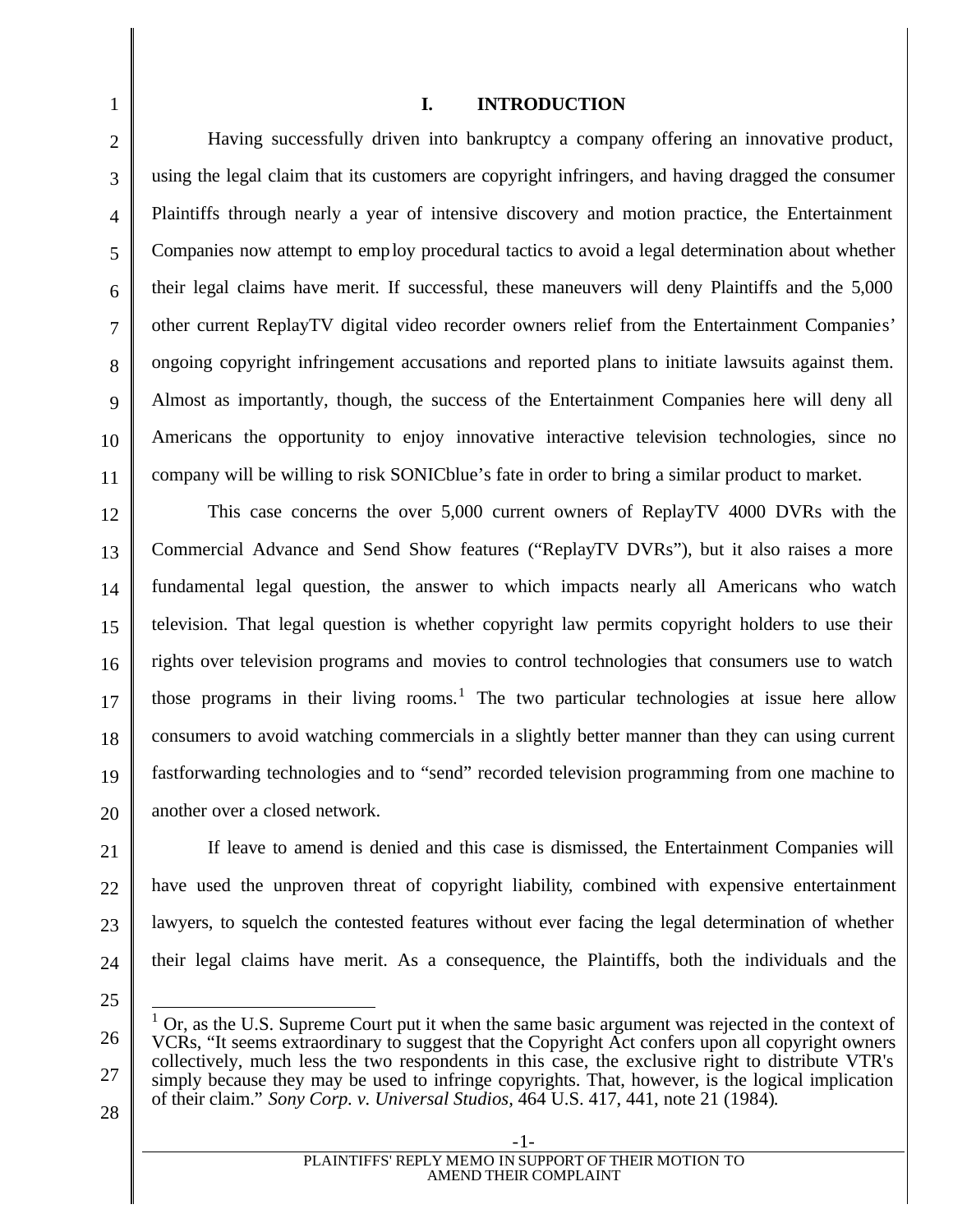proposed class, will remain under threat of litigation, a threat recently reconfirmed by media reports that the movie industry plans to follow the record industry in filing lawsuits against consumers for sharing television shows. Hinze Decl., ¶8, Exh. E. In addition, the Entertainment Companies will have succeeded in chilling technology innovators who wish to provide similar technologies to consumers in the future. It is no coincidence that no other company has offered a product with features like Send Show and Commercial Advance; none of them can afford to risk the "death by litigation" suffered by SONICblue.

8 9 10 11 12 13 14 15 The Plaintiffs here seek to vindicate use of these technologies on behalf of all owners of ReplayTV DVRs and to create the legal space for future technologists to offer the same or similar products. To do so they must have their day in court. They are already much of the way there, having undergone a long and expensive discovery and preliminary motion process, the fruits of which will be lost if this case is dismissed. Having sparked this litigation with their claims that Plaintiffs are copyright infringers, the Entertainment Companies should not now be allowed to avoid a judicial determination through the belated grant of an unenforceable and unilateral "covenant not to sue" to only five of the 5,000 individuals affected by their actions.

16 17 18 19 20 21 22 23 24 25 26 27 Leave to amend should be granted. Amendment to cure potential mootness is commonplace and favored, especially when the parties have already spent significant resources litigating the case. Thus, even if the Entertainment Companies belated, unilateral "covenant not to sue" moots the case as to the five individual Plaintiffs, it does not do so for the proposed class or class representative, who have pointedly not been offered the same. The "covenant not to sue" is not sufficient to meet the Defendants' heavy burden to prove that the Plaintiffs' reasonable apprehension of litigation will not recur. Finally, the Entertainment Companies legal position has not only remained the same, the unchallenged record evidence indicates that they are planning to initiate litigation against individuals for using features such as the "Send Show" feature. This Court has already acknowledged the important public policy issues at stake here, and that it is in the public interest that the case proceed. Given all of these factors, and the others detailed previously and below, amendment should be allowed.

28

1

2

3

4

5

6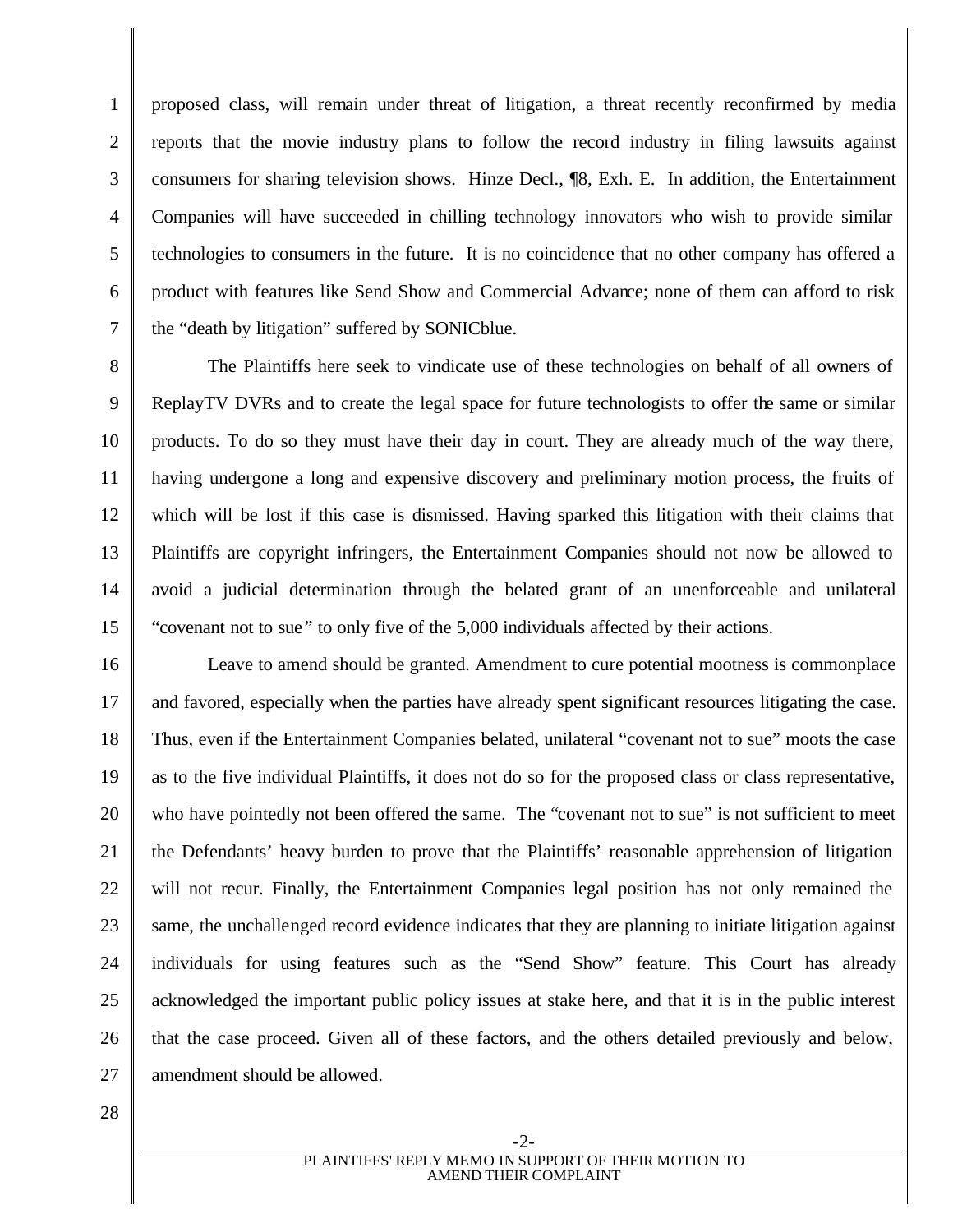### **II. ARGUMENT**

# **A. The Entertainment Companies' Jurisdictional Arguments Erroneously Confuse Standing and Mootness**

In both their opposition to Plaintiffs' motion to amend the complaint (the "Opposition") and in their briefing in support of their related motion to dismiss, the Entertainment Companies have presented a confused and mistaken picture of the governing principles of federal jurisdiction. In particular, they have conflated the related but distinct doctrines of standing and mootness. Once those doctrines are untangled and correctly understood, it becomes clear that the Court has continuing jurisdiction both over the Newmark Plaintiffs' original complaint and to permit amendment of the complaint.

11 12 13 14 15 16 17 18 19 As the Court noted in its order of August 15, 2002 ("Order"), the "actual controversy" standard of the Declaratory Judgment Act, 28 U.S.C. § 2201, is as broad as, and identical to, the "Case or Controversy" standard of Article III of the Constitution. Order at 5; *Aetna Life Ins. Co. v. Haworth*, 300 U.S. 227, 239-40 (1937). One aspect of the case or controversy requirement of Article III is that the plaintiff have standing, i.e. that the plaintiff have an injury in fact that is causally linked to the defendant and that is redressable by judicial action. *Friends of the Earth v. Laidlaw Environmental Services, Inc.*, 528 U.S. 167, 180-81 (2001). Standing is measured by the facts that exist at the time the lawsuit is initiated. *Id*. at 180, 188-91; *Biodiversity Legal Found. v. Badgley*, 309 F.3d 1166 (9th Cir. 2002) ("Standing is determined as of the commencement of the litigation."). It is the plaintiff's burden to establish these facts. *Friends of the Earth*, 528 U.S. at 180, 190.

22 23 24 25 26 27 28 Mootness is a distinct doctrine. *Id.*, 528 U.S. at 180, 189-91. Mootness arises when a case which originally had both proper jurisdiction and standing loses its character as a live controversy between the parties because of subsequent events. See *ibid*. Thus, subsequent events, even though they can moot an action, cannot destroy standing that properly existed at the beginning of the lawsuit. *Biodiversity Legal Found.*, 309 F.3d at 1171 ("[I]f it is determined that Appellants had standing at the time this case was filed, 'mootness' rather than 'standing' becomes the proper inquiry on appeal."); *Clark v. City of Lakewood*, 259 F.3d 996, 1006 (9th Cir. 2001) ("Standing is

20 21

1

2

3

4

5

6

7

8

9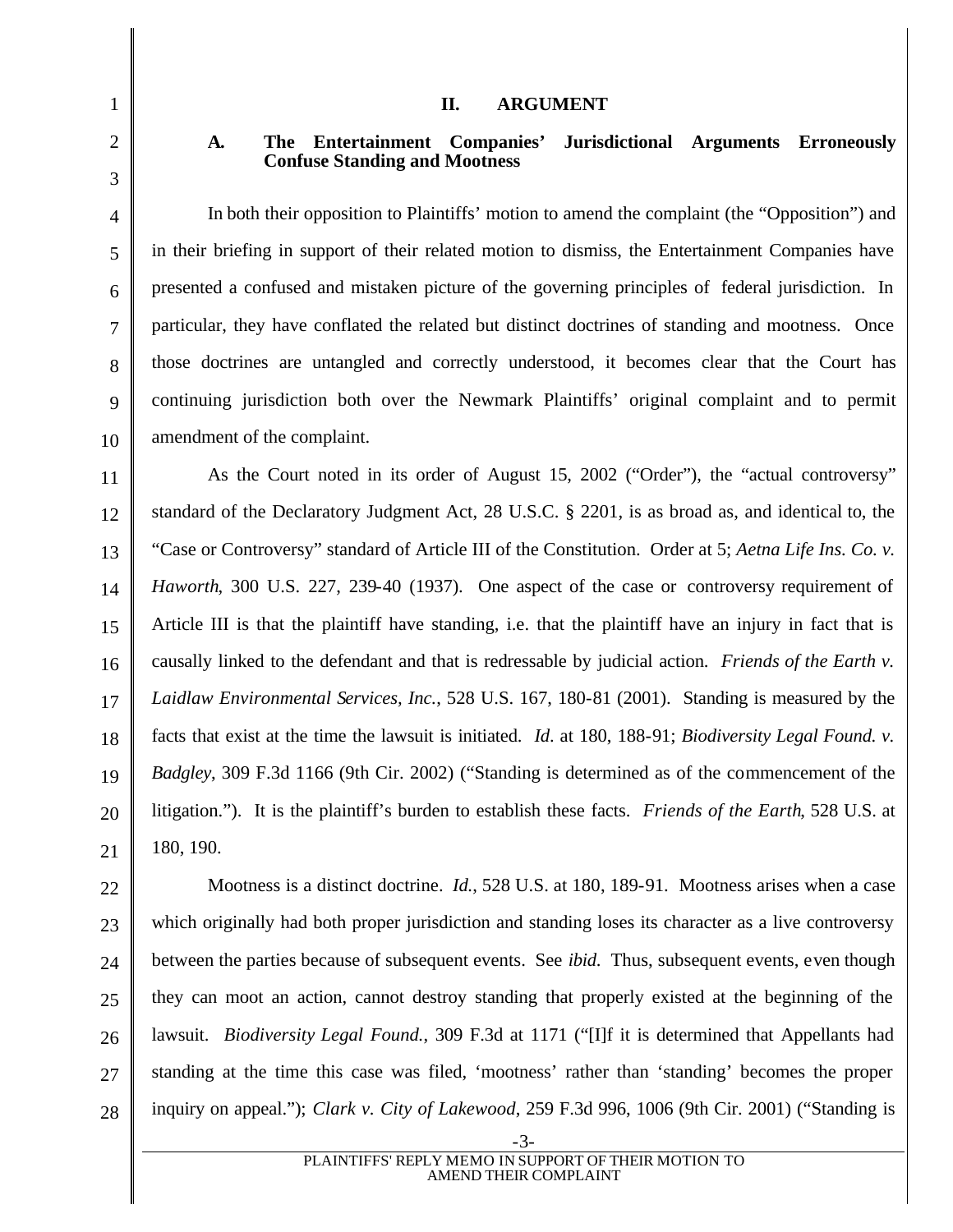determined by the facts that exist at the time the complaint is filed. Mootness inquiries, however, require courts to look to changing circumstances that arise after the complaint is filed[.]" (citation omitted)).

1

2

3

4

5

6

7

8

9

14

15

16

17

18

The difference between the doctrines is important. Circumstances that would establish the plaintiff's lack of standing if they existed at the outset of the lawsuit are insufficient to establish mootness if they occur after the commencement of the lawsuit: "The plain lesson of these cases is that there are circumstances in which the prospect that a defendant will engage in (or resume) harmful conduct may be too speculative to support standing, but not too speculative to overcome mootness." *Friends of the Earth*, 528 U.S. at 190.

10 11 12 13 Where, as here, a defendant claims that its voluntary conduct has ended the controversy that existed between the parties at the commencement of the litigation, that claim is one of mootness, not lack of standing, and it is the defendant's burden—and a heavy one—to establish that its actions have mooted the lawsuit:

It is well settled that a defendant's voluntary cessation of a challenged practice does not deprive a federal court of its power to determine the legality of the practice. If it did, the courts would be compelled to leave the defendant free to return to his old ways. In accordance with this principle, the standard we have announced for determining whether a case has been mooted by the defendant's voluntary conduct is stringent: A case might become moot if subsequent events made it absolutely clear that the allegedly wrongful behavior could not reasonably be expected to recur. The heavy burden of persuading the court that the challenged conduct cannot reasonably be expected to start up again lies with the party asserting mootness.

19 Id., 528 U.S. at 189 (citations, internal quotation marks, and ellipsis omitted).

20 21 22 23 24 25 26 27 "Mootness doctrine thus . . . protects plaintiffs from defendants who seek to evade sanction by 'protestations of repentance and reform.' " *Gwaltney of Smithfield v. Chesapeake Bay Found.*, 484 U.S. 49, 66-67 (1987). Moreover, "by the time mootness is an issue, the case has been brought and litigated, often (as here) for years. To abandon the case at an advanced stage may prove more wasteful than frugal." *Friends of the Earth*, 528 U.S. at 191-192. This Court correctly held sixteen months ago that it had Article III jurisdiction over this case. Order at 8. The Entertainment Companies do not contest for purposes of this motion that the Newmark Plaintiffs possessed standing when this action was first filed. See Opp. at 9:10-16. The

28 Entertainment Companies argue instead that because of their conduct in proffering a so-called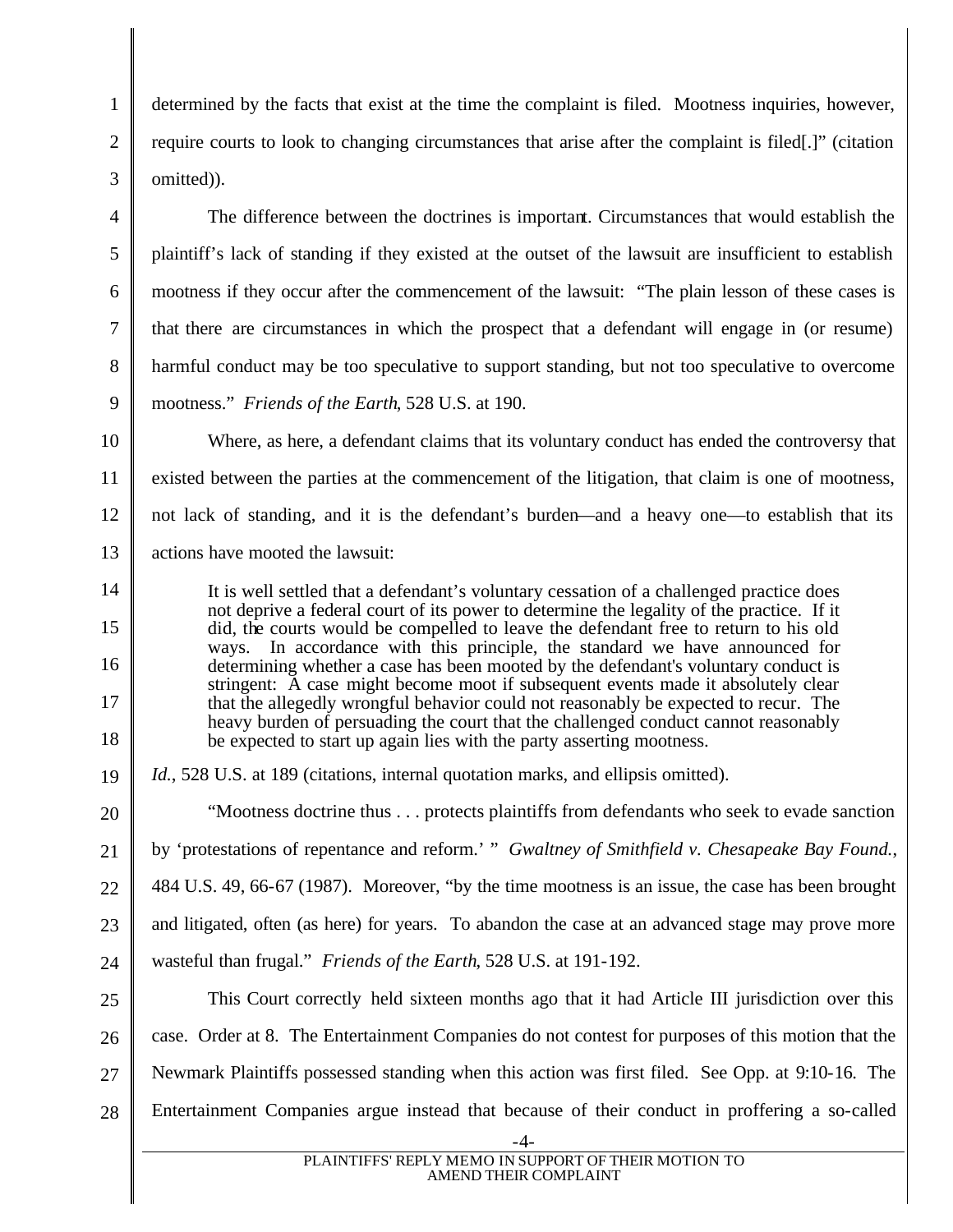"covenant not to sue," "the existing Newmark Plaintiffs no longer have standing." Opp. at 7:8-9; see also *id*. at 5 n. 3, 9:5.

3 4 5 6 7 8 9 10 11 12 13 The Entertainment Companies' argument is doctrinally incoherent because it characterizes as a *standing* argument what is properly a *mootness* argument, i.e., their argument that the Entertainment Companies by their voluntary conduct subsequent to the commencement of litigation have removed the previously existing controversy between the parties. However, as explained above, the standards for these two doctrines are very different. In particular, in a mootness case, the burden of proof falls on the Entertainment Companies and is significantly higher than the standing standard. The Entertainment Companies' argument is also meritless because it relies on *standing* cases to attempt to demonstrate that this action has now become *moot*, and studiously avoids the mootness jurisprudence that properly governs this case. (Indeed, through a remarkable series of linguistic contortions, the Entertainment Companies manage to avoid ever even uttering the word "moot" anywhere in their papers.)

14 15 16 17 18 19 The Supreme Court has forcefully condemned precisely the erroneous conflation of standing and mootness committed here by the Entertainment Companies. *Friends of the Earth*, 528 U.S. at 174 ("In directing dismissal of the suit on grounds of mootness, the Court of Appeals incorrectly conflated our case law on initial standing to bring suit, see, e.g., *Steel Co. v. Citizens for Better Environment*, 523 U.S. 83 (1998), with our case law on post-commencement mootness  $\dots$ .").

20 21 22 23 24 25 The jurisdictional question here is not the initial standing question of whether Plaintiffs have carried their burden of showing a reasonable apprehension of liability but the mootness question of whether the Entertainment Companies have carried their "heavy burden" of showing that it is "absolutely clear" that because of their voluntary actions Plaintiffs will never face a reasonable apprehension of liability in the future. *Friends of the Earth*, 528 U.S. at 189. They have not met that burden.

**Showing Mootness** 

26

1

2

- 
- 27 28

"Issues of mootness often involve 'highly individualistic . . . appraisal of the facts of each

**B. The Three Newmark Plaintiffs Properly Remain Named Plaintiffs Because the** 

**Entertainment Companies Have Failed to Carry Their Heavy Burden of**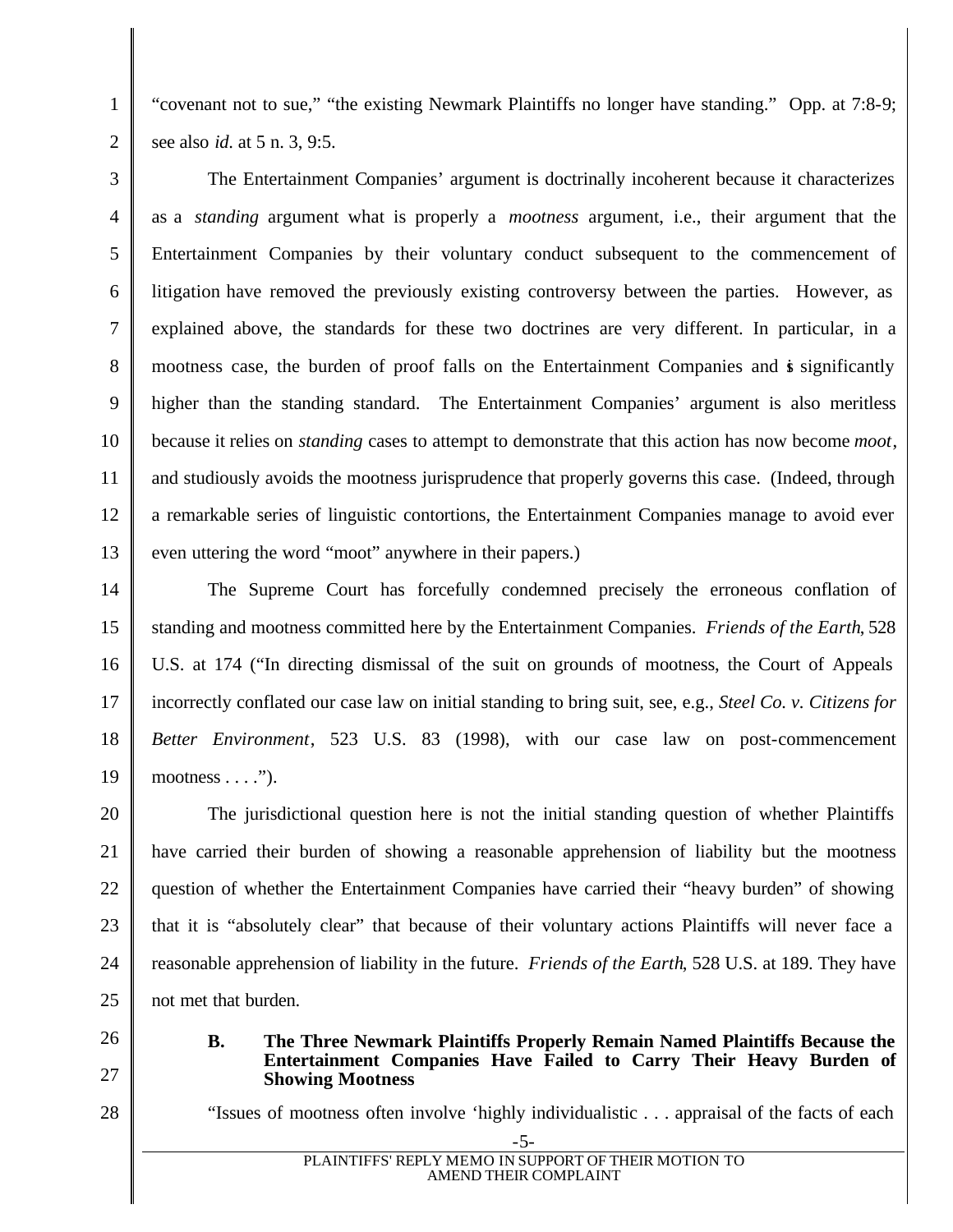case' to determine if the doctrine applies." *Alaska Ctr. for the Env't v. United States Forest Serv.*, 189 F.3d 851, 856 (9th Cir. 1999). "As just noted, a defendant claiming that its voluntary compliance moots a case bears the formidable burden of showing that it is absolutely clear the allegedly wrongful behavior could not reasonably be expected to recur." *Friends of the Earth*, 528 U.S. at 190. The Entertainment Companies have not carried their "heavy," *id*. at 189, and "formidable," *id*. at 190, burden of demonstrating mootness.

1

2

3

4

5

6

7

11

8 9 10 12 The Entertainment Companies base their argument that the Newmark Plaintiffs' original complaint is moot on their self-styled "covenant not to sue," a voluntary act which they contend has removed all threat of copyright liability, and the dismissal of SONICblue due to its bankruptcyinduced sale of the ReplayTV assets. Neither of these meets the Defendants' heavy burden to demonstrate mootness. The ReplayTV DVR owners, especially the non-Newmark Plaintiff class members, could still face litigation in the future.

13 14 15 16 17 18 19 20 21 22 23 24 25 26 27 28 As to the so-called "covenant," it is not a true covenant not to sue. A true covenant is an enforceable bilateral contract in which one party agrees, usually as part of a litigation settlement, not to sue the other. *See, e.g., S.O.S., Inc. v. Payday, Inc.*, 886 F.2d 1081, 1092 n. 15 (9th Cir. 1989). Covenants not to sue arose as a device for circumventing the common law rule that a settlement and release of one joint tortfeasor released all other tortfeasors; by covenanting not to sue, rather than releasing, the settling tortfeasor, the plaintiff could preserve its claims against the nonsettling tortfeasors. *Federal Sav. & Loan Ins. Corp. v. Butler*, 904 F.2d 505, 510 & n. 5 (9th Cir. 1990). As a gratuitous promise made without consideration, however, the Entertainment Companies' so-called covenant is not a contract at all, but merely a unilateral and unenforceable assertion of the Entertainment Companies' present intent regarding their future actions. Because of the lack of consideration, the Entertainment Companies' covenant not to sue also fails as a copyright license, either express or implied. *Foad Consulting Group, Inc. v. Musil Govan Azzalino*, 270 F.3d 821, 828 n. 11 (9th Cir. 2001) ("to be enforceable, the [copyright license] would have to be backed by consideration and otherwise satisfy the formation requirements of state contract law"); see also *id.* at 825-28; accord, 3 M. Nimmer and D. Nimmer, *Nimmer on Copyright*, § 10.02[B][5] ("Nonexclusive licenses are revocable absent consideration."). Thus, it provides no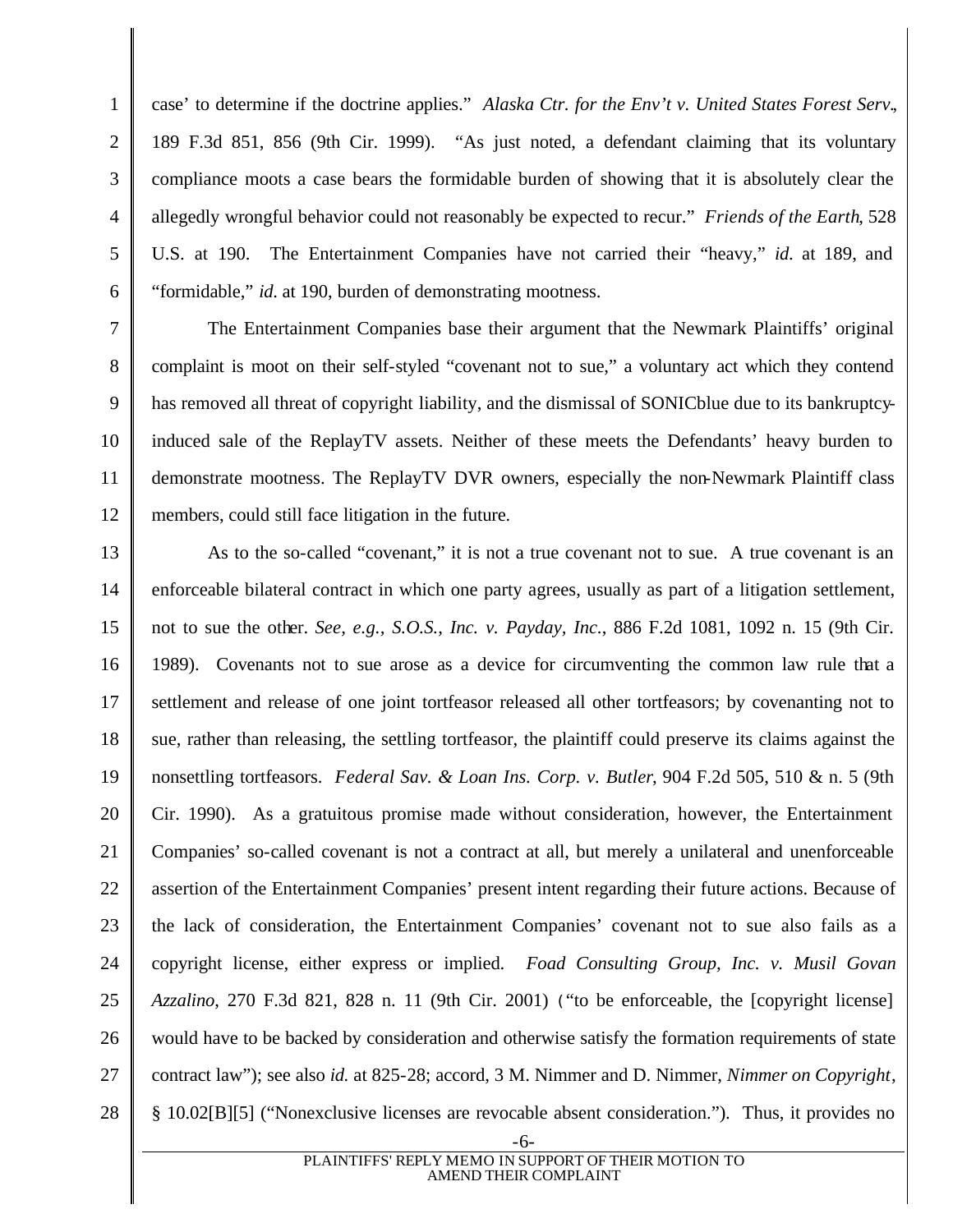true assurance that the original Newmark Plaintiffs will not be subject to suit in the future, and does not protect them from the reasonable apprehension of suit to which every ReplayTV DVR owner is subject.

1

2

3

4

5

6

7

8

9

10

11

12

In asserting that their statement that they will not sue Newmark Plaintiffs in the future is a voluntary cessation sufficient to moot this action, the Entertainment Companies rely on a novel, *sui generis* rule that the Federal Circuit created 12 years ago in the field of patent law that has never been applied by the Ninth Circuit. See *Spectronics Corp. v. H.B. Fuller Co.*, 940 F.2d 631, 636 (Fed. Cir. 1991); *Super Sack Mfg. Corp. v. Chase Packaging Corp.*, 57 F.3d 1054, 1059 (Fed. Cir. 1995); *Intellectual Prop. Dev., Inc. v. TCI Cablevision of Cal., Inc.*, 248 F.3d 1333, 1341 (Fed. Cir. 2001). In those cases, the Federal Circuit has held that in a patent declaratory relief action, a patentee's unilateral gratuitous promise not to sue the plaintiff estops the patentee from ever suing the plaintiff.

13 14 15 16 17 18 19 20 21 22 23 24 25 26 These decisions are explained by the well-developed and unique law of patent license by estoppel. Patent law conceptualizes every patent license as a covenant by the licensor not to sue the licensee: "[A] patent license agreement is in essence nothing more than a promise by the licensor not to sue the licensee." *Spindelfabrik Suessen-Schurr Stahlecker & Grill GmbH v. Schubert & Salzer Maschinenfabrik Aktiengesellschaft*, 829 F.2d 1075, 1081 (Fed. Cir. 1987). Under patent law, an irrevocable license can arise by estoppel without consideration. *De Forest Radio Tel. Co. v. United States*, 273 U.S. 236, 241 (1927); *Wang Lab. v. Mitsubishi Elecs. Am.*, 103 F.3d 1571, 1581 (Fed. Cir. 1997). Thus, the patent estoppel recognized by the Federal Circuit in *Spectronics* and its progeny is a form of implied patent license. However the logic underlying the patent law covenant not to sue doctrine has no parallel in the copyright context. Under copyright estoppel, no license arises and the copyright holder can revoke the estoppel with respect to future infringements by giving notice to the infringer and thereby terminating the infringer's reliance on the copyright holder's previous acquiescent conduct. See, e.g., *Peer Int'l Corp. v. Luna Records*, 887 F. Supp. 560, 567 (S.D.N.Y. 1995).

27 28 Thus, the Entertainment Companies' unenforceable gratuitous statement of their present intent not to sue the Newmark Plaintiffs in the future is revocable and illusory. Because they are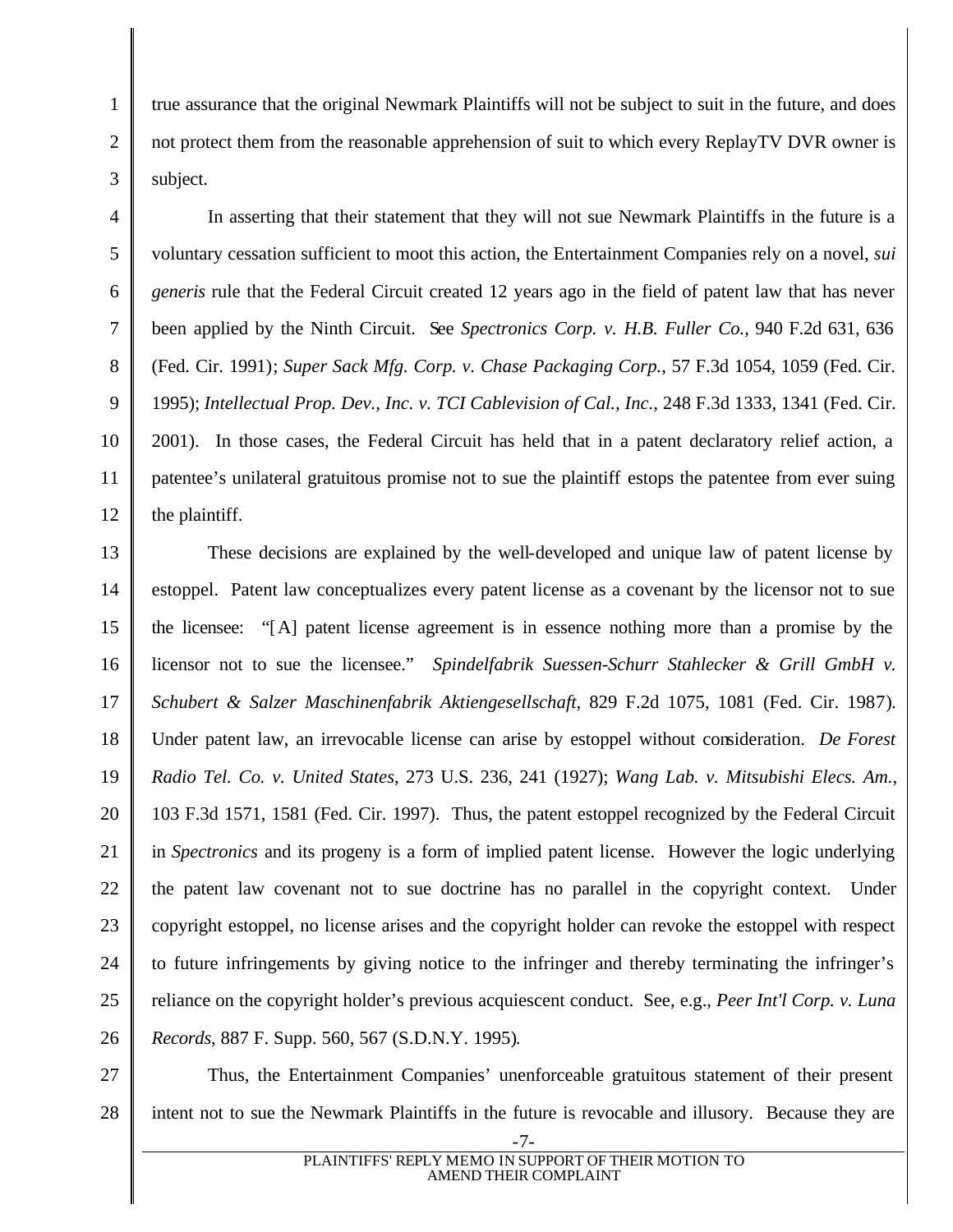free to revoke or ignore their gratuitous statement and sue the Newmark Plaintiffs in the future, it is impossible for the Entertainment Companies to make it "absolutely clear" that the Newmark Plaintiffs are indisputably free from any possible copyright liability in the future. Thus they have failed to carry their "heavy burden" of demonstrating that they have mooted the claims of the Newmark Plaintiffs by their voluntary conduct. *Friends of the Earth*, 528 U.S. at 189. Accordingly, this Court has jurisdiction to permit amendment of the complaint, and the Newmark Plaintiffs may continue as Plaintiffs in this action under the amended complaint.

8 9

1

2

3

4

5

6

7

## **C. Even if the Entertainment Companies Had Mooted the Claims of the Original Newmark Plaintiffs by Their Covenant Not to Sue, Amendment of the Complaint Would Remain Proper**

10 11 12 13 14 15 Even if the "covenant not to sue" successfully moots the case as to the five original Newmark Plaintiffs, it does not do so for the proposed class and class members. Despite specific requests, the Entertainment Companies have pointedly failed to offer a similar covenant to the rest of the 5,000 ReplayTV DVR owners.<sup>2</sup> Settled law favors amendment to preserve potentially moot claims, especially where, as here, the case has progressed nearly to the end of discovery and dismissal would waste both judicial and party resources.

16 17 18 19 20 21 22 23 24 25 The Entertainment Companies rely on three standing cases in support of their argument that the Court lacks jurisdiction to permit amendment of the complaint. *Lierboe v. State Farm Mut. Auto. Ins. Co.*, 2003 U.S. App. LEXIS 24182 at \*13 (9th Cir. 2003); *Summit Office Park, Inc. v. United States Steel Corp.*, 639 F.2d 1278, 1283 (5th Cir. 1981); *Lans v. Gateway 2000, Inc.*, 84 F.Supp.2d 112, 116 (D.D.C. 1999). In each of these cases, the plaintiff never had standing at the outset of the litigation. Although the Entertainment Companies note this, and that the cases did not address mootness, they fail to acknowledge the significance of this distinction. As noted above, in a case in which the plaintiff lacks standing, the court lacks jurisdiction at the outset. By contrast, where as here standing exists at the outset, a court has jurisdiction over the action, and in the event a claim becomes moot a court can and should grant amendment if by amendment the complaint can

26 27  $\overline{\phantom{a}}$ 2 A 'Covenant Not to Sue' preserves the legal cause of action [against others] while at the same time it bars the right of recovery from the particular person with whom the covenant is made. *Southern Pacific v. Raish,* 205 F.2d 389, 393 (9th Cir. 1953), *citing* 76 C.J.S., Release ß 44; *Pellett v. Sonotone Corp.*, 26 Cal.2d 705 (1945).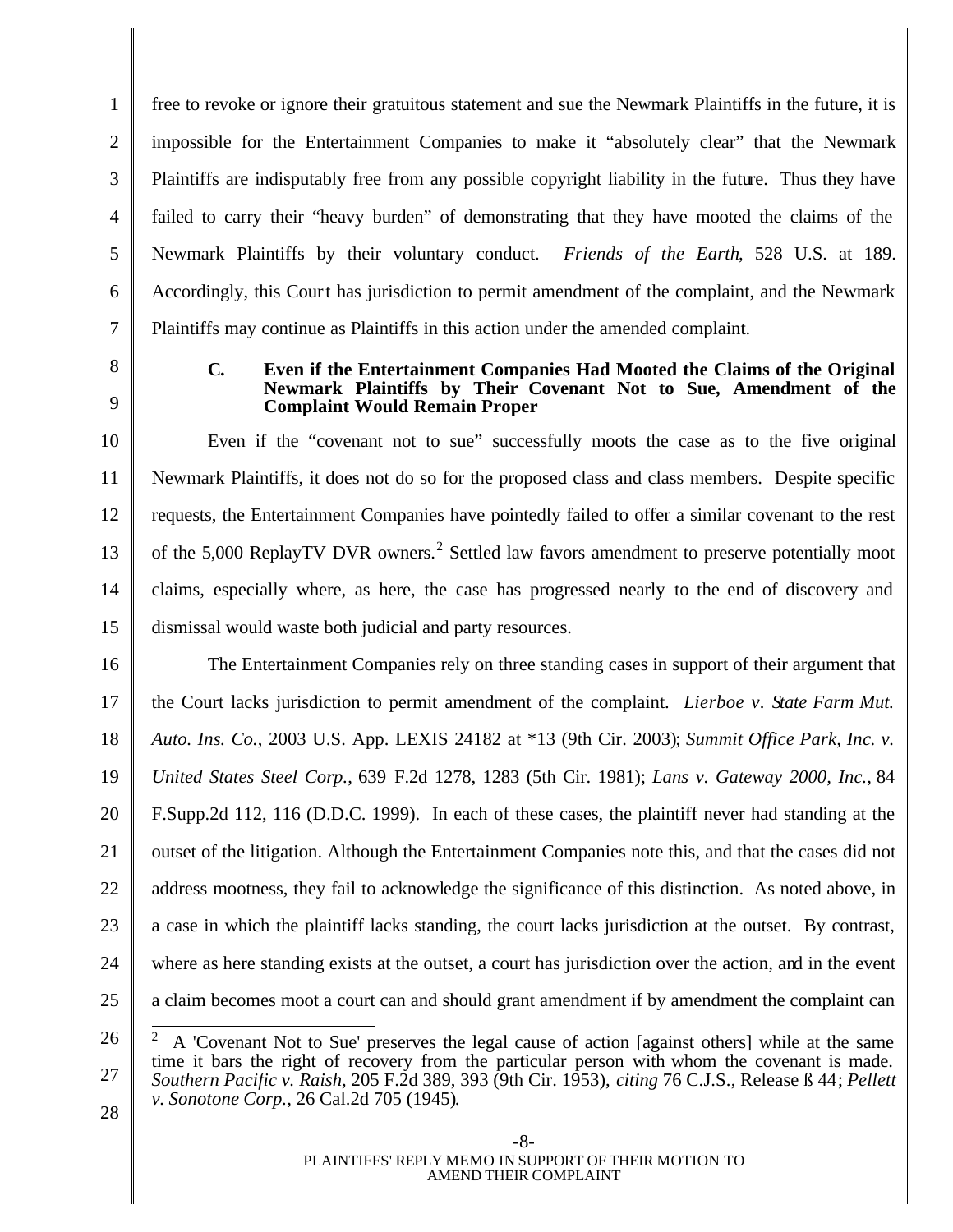1 2 3 4 5 6 7 8 9 10 11 12 13 be made to state a valid claim. *Lierboe* at \*13 ("this is not a mootness case, in which substitution or intervention might have been possible"). Amendment is proper to cure defects in subject matter jurisdiction, even if it is necessary to add new parties to do so. *Polich v. Burlington Northern, Inc.*, 942 F.2d 1467, 1472 (9th Cir. 1991); *DCD Programs, Ltd. v. Leighton*, 833 F.2d 183, 186 (9th Cir. 1987). Permitting amendment recognizes that "by the time mootness is an issue, the case has been brought and litigated, often (as here) for years. To abandon the case at an advanced stage may prove more wasteful than frugal." *Friends of the Earth*, 528 U.S. at 191-192. This is plainly the case here; were the Plaintiffs required to bring a new class action, which they likely could, they would have to recreate the substantial discovery already exchanged in this case, including from both SONICblue and the new owner of the ReplayTV assets, as well as from the Entertainment Companies.<sup>3</sup> Thus, even if the Entertainment Companies were correct that the claims of the original Newmark Plaintiffs had been mooted, amendment to add similarly situated parties would remain proper.

- 14
- 15

16

# **D. Amendment Is Proper under Fed. R. Civil P. 15**

1. Amendment Is Proper Because ReplayTV DVR Owners Continue to Have a Reasonable Apprehension of Litigation

17 18 19 20 21 22 The Entertainment Companies' central argument against the proposed amendment is that the Court does not have jurisdiction because the Plaintiffs no longer have a reasonable apprehension of liability sufficient to support a suit under the Declaratory Judgment Act. As explained above, however, this is a question of mootness, not standing, and must be judged by the higher standard of "possibility of recurrence" rather than whether a "reasonable apprehension of liability" still exists.

23

24 25 26 This Court recognized in its previous Order finding jurisdiction that initially the question of "reasonable apprehension" must be "viewed from the perspective of" the Plaintiffs. Order at 7:13. Thus, the question here is whether, from the Plaintiffs' perspective, the success of the Entertainment Companies in driving SONICblue into bankruptcy and their unilateral decision to

27 <sup>3</sup> This Court is well aware of the multiple discovery battles in this case so far; a new action would undoubtedly require relitigation of most, if not all, of those issues.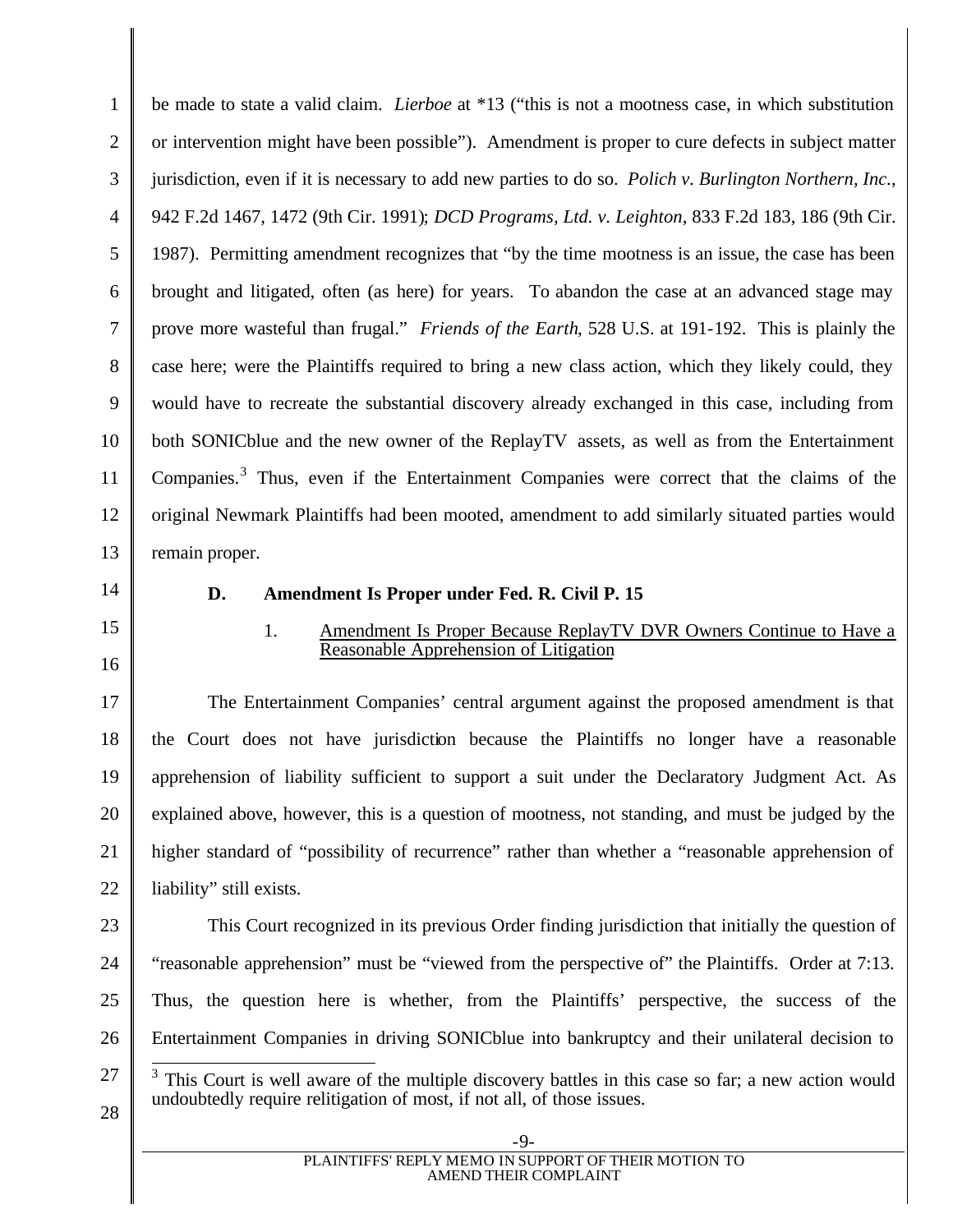1 2 3 4 5 6 7 8 issue a document to five of the over 5,000 owners of ReplayTV DVRs removes the "reasonable apprehension" of liability previously found by the Court such that it cannot possibly recur. Previously, the court based its holding on the observation that: "[T]he Entertainment Defendants have, with a great deal of specificity, accused the Newmark Plaintiffs (and other RePlayTV DVR owners) of infringing the Entertainment Defendants' copyrights, and have demonstrated the will to protect copyrights through litigation." Order at 7. Not only has that observation not changed, but subsequent events have enhanced the concern that undergirded the Plaintiffs original decision to seek declaratory relief:

9

10

11

25

26

27

- The Entertainment Companies' have not retracted or withdrawn their allegations that use of the ReplayTV DVR's Send Show and Commercial Advance features by consumer owners infringes their copyrights.
- 12 13 14 15 16 17 18 19 20 21 22 23 24 • The Entertainment Companies have convinced the new ReplayTV owner, Digital Networks North America, Inc. ("DNNA"), to remove the Commercial Advance and Send Show features of the ReplayTV DVR. The DNNA press release confirms that the features were removed "to accommodate copyright owners' concerns." Declaration of Gwen Hinze in support of Plaintiffs' motion for leave to amend ("Hinze Declaration"), ¶ 11, Exh. H. The Entertainment Companies have themselves admitted that the features were removed after "settlement communications" with DNNA. Entertainment Companies' motion for order modifying stay order of March 24, 2003, at 9:19. Not only does this provide further evidence that the Entertainment Companies' maintain their position that the Plaintiffs are copyright infringers, but it also means that any legal cover provided to Plaintiffs by SONICblue's defense of the two features is gone and will not likely be resumed by DNNA.
	- Despite years of protestation that they would not sue consumers for copyright infringement, over 380 lawsuits have recently been filed against individuals by recorded music copyright owners, including sister companies within the same corporate family as the Entertainment Companies. Hinze Decl. ¶6-7, Exh. C and D.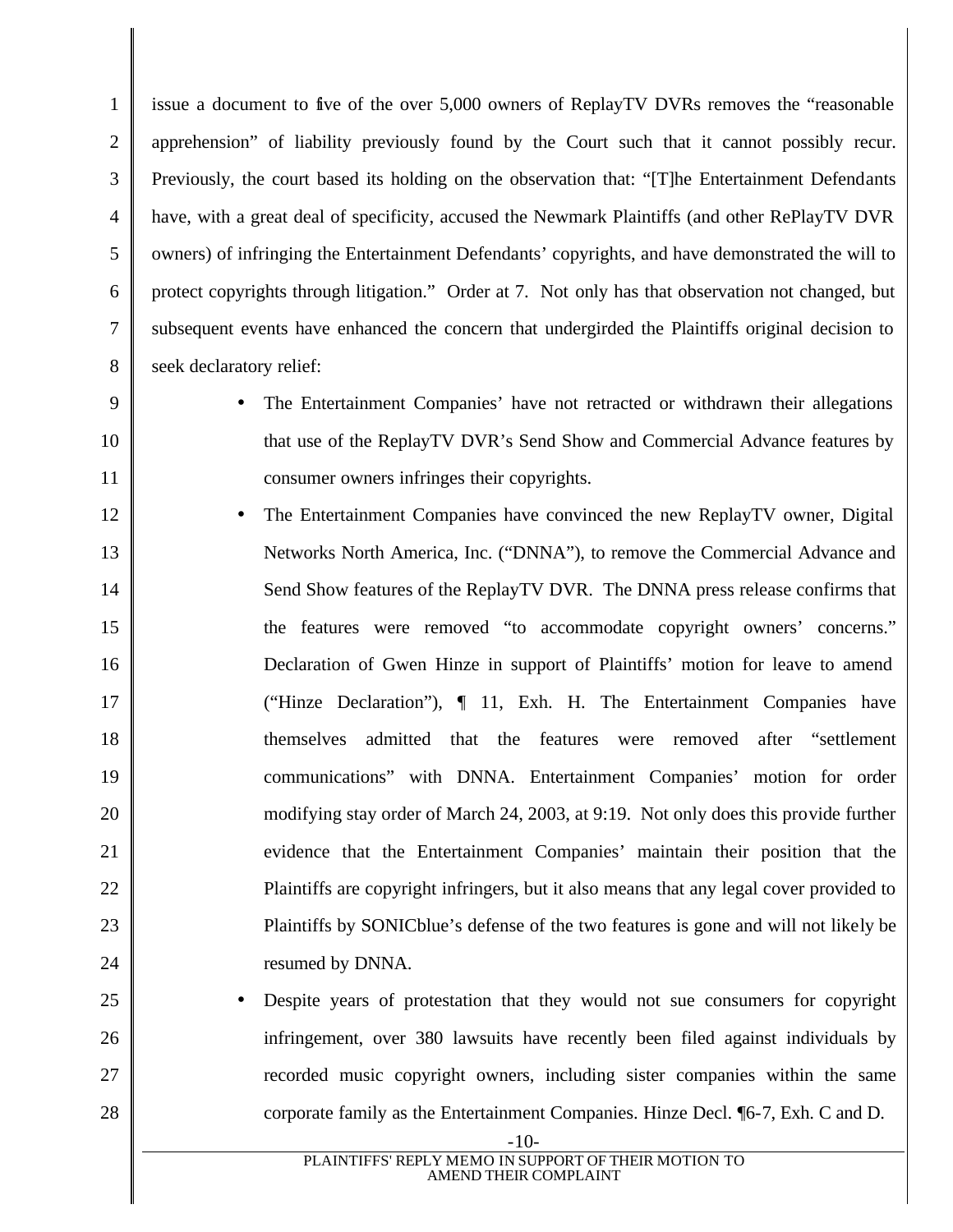| $\mathbf{1}$   | Widely-publicized news stories report that the heads of the major studios, including    |
|----------------|-----------------------------------------------------------------------------------------|
| $\overline{2}$ | the Entertainment Companies, held a summit meeting in September 2003, where the         |
| 3              | Entertainment Companies voted to begin preparations for lawsuits against                |
| $\overline{4}$ | individuals who record and share television programming with technologies such as       |
| 5              | the ReplayTV DVR. Hinze Decl.¶8, Exh. E.                                                |
| 6              | The Entertainment Companies have pointedly failed to grant the other consumer           |
| $\overline{7}$ | ReplayTV DVR owners a covenant not to sue despite being requested to do so.             |
| 8              | Hinze Decl. ¶14. Similarly, in both their Opposition to Plaintiffs' motion for leave    |
| 9              | to amend and their own Motion to Dismiss, the Entertainment Companies have              |
| 10             | conspicuously failed to state that they will not sue individual ReplayTV DVR            |
| 11             | owners.                                                                                 |
| 12             | This case has been through over a year of intense motion practice and discovery         |
| 13             | during which thousands of documents have been exchanged among the parties.              |
| 14             | Discovery was near its close when SONICblue filed bankruptcy, with only final           |
| 15             | motions to compel remaining.                                                            |
| 16             | Most importantly, consumer ReplayTV DVR owners are continuing to use the                |
| 17             | Commercial Advance and Send Show features in ways which the Entertainment               |
| 18             | Companies contend constitutes copyright infringement of their works.                    |
| 19             | Attempting to downplay these facts, the Entertainment Companies mischaracterize the     |
| 20             | history of this case and the applicable law. For instance:                              |
| 21             | The Entertainment Companies' characterize their copyright infringement allegations      |
| 22             | as "two-year old statements" made in an action against an unrelated "third party"       |
| 23             | (Entertainment Companies' Opposition, at 15:2-3) and an "expression of a legal          |
| 24             | position in a withdrawn pleading." This is simply incorrect. The Entertainment          |
| 25             | Companies have not "withdrawn" their pleadings and have not retracted their public      |
| 26             | They have merely dismissed SONICblue without prejudice due to<br>statements.            |
| 27             | bankruptcy and the sale of the ReplayTV assets. There is no "repentance and             |
| 28             | reform" here. See Gwaltney of Smithfield, supra. The allegations in the lawsuits,       |
|                | $-11-$<br>PLAINTIFFS' REPLY MEMO IN SUPPORT OF THEIR MOTION TO<br>AMEND THEIR COMPLAINT |
|                |                                                                                         |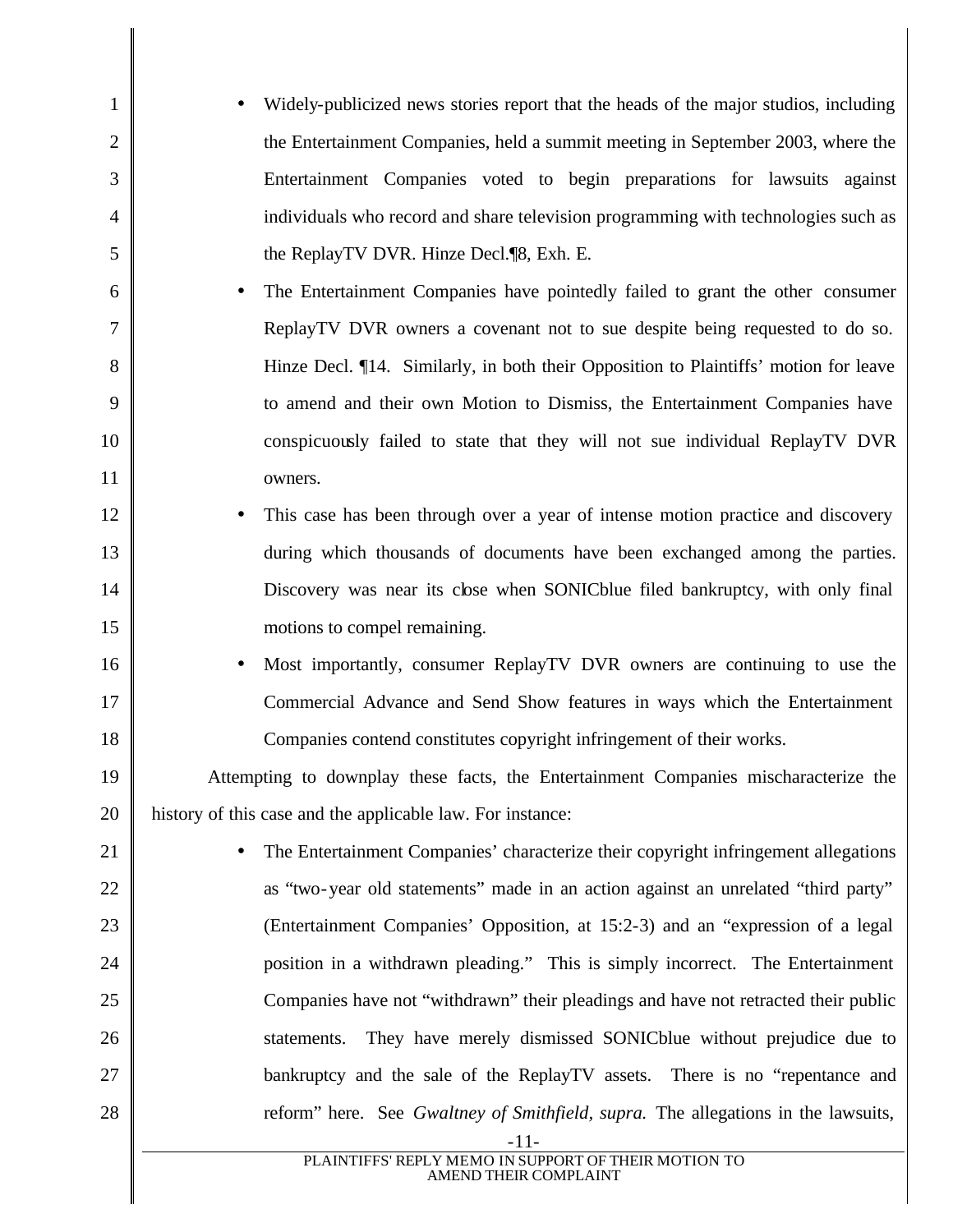while originally made two years ago, clearly represent the Entertainment Companies' current legal position. They remained in force directly against SONICblue until the dismissal was registered by the Court on November 17, 2003 – just one month ago.

- The Entertainment Companies also misstate Ninth Circuit caselaw concerning reasonable apprehension of liability, attempting for the second time to allege that behavior that can be "objectively viewed as a threat of litigation" is required. Opposition at 16:22; Entertainment Companies' (first) Motion to Dismiss at 6-7. As this Court noted in ruling on the Entertainment Companies' previous motion to dismiss, Ninth Circuit caselaw does not require a direct threat of suit; continuing activity that creates a reasonable apprehension of litigation from the point of view of the plaintiff is sufficient. Order at 5:24-27, *citing*, *among others*, *Societe de Conditionnement en Aluminum v. Hunter Engineering Co., Inc,* 655 F.2d 938, 643- 44 (9th Cir. 1981). Thus, the fact that the Entertainment Companies have not yet sued or directly threatened any ReplayTV DVR users does not establish that the actual controversy that the Court previously recognized to exist has dissipated, much less that it will not recur.
	- Most importantly, the Entertainment Companies have failed to mention  $-$  let alone refute – the widely-publicized news reports that they have begun preparations for lawsuits against individuals who record and share television programming with technologies like the ReplayTV DVR. The Entertainment Companies do not merely possess an "uncommunicated subjective state of mind" (Opposition, at 12:9-12), they are actively using the media to communicate their views about the legality of the ReplayTV DVR to consumer ReplayTV owners.

## 2. Amendment Is Not Futile

1

2

3

4

5

6

7

8

9

10

11

12

13

14

15

16

17

18

19

20

21

22

23

24

25

26 27 28 Second, the Entertainment Companies argue that leave to amend should be denied because amendment would be futile as there is no actual controversy between the parties and the mere failure to grant a covenant not to sue to the new class members and representative is insufficient to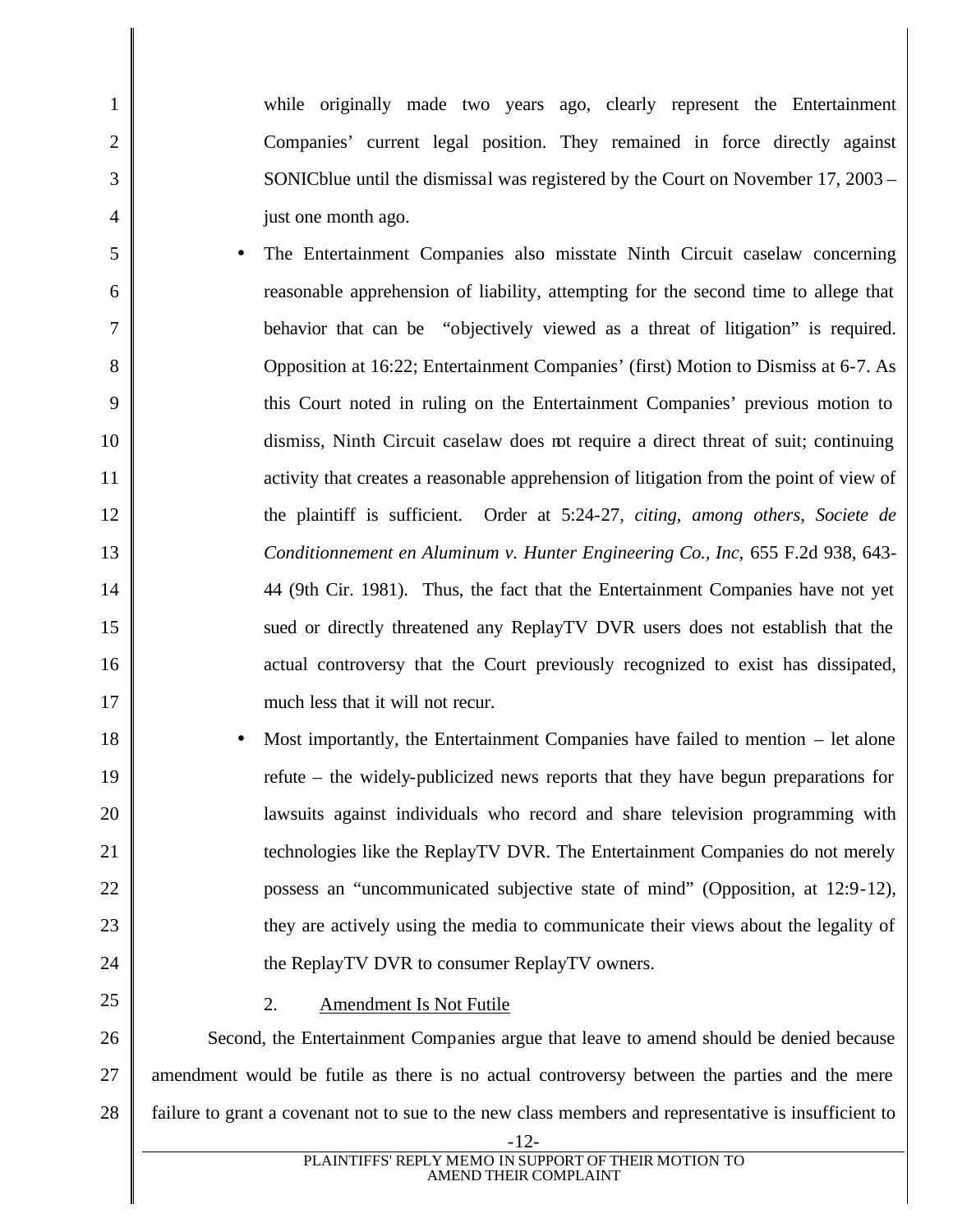1 2 3 4 5 6 7 8 9 10 11 12 create one. They rely on *K-Lath, Division of Tree Island Wire (USA), Inc. v. Davis Wire Corporation,* 15 F.Supp.2d 952 (C.D.Cal., 1998). *K-Lath* is easily distinguishable from the present case. First, the plaintiff in *K-Lath* was found to have "manufactured" controversy, by initiating the exchange of correspondence inviting the defendant to inspect its competing lath product and then seeking declaratory relief after the defendant refused to inspect or comment on prior art and reserved its rights to enforce its patent. On those facts, the Court found that the defendant's failure to assure the plaintiff that its product did not infringe the defendant's patent did not constitute an actual controversy. By comparison, the Entertainment Companies initiated this dispute by making very specific allegations that consumer ReplayTV DVR owners' use of their devices constitute copyright infringement. They did so consistently, in both public statements and their four lawsuits against SONICblue, and those statements remain their legal position. There is no credible sense in which the Plaintiffs could be said to have "manufactured" the controversy here.

13 14 15 16 17 18 19 Second, unlike the Entertainment Companies, the defendant in *K-Lath* specifically stated that it had no plans to sue the plaintiff (*K-Lath*, 15 F. Supp. 2d 952, 957 "[we] are not threatening K-Lath and have no plans to sue K-Lath…"). By comparison, the Entertainment Companies have conspicuously failed to disclaim any intention of suing individual consumer ReplayTV DVR owners, nor have they refuted the recent news reports that they have begun preparations to file lawsuits against individuals for recording and sharing television programming with technologies such as the ReplayTV DVR.

20 21 22 23 24 25 Finally, in *K-Lath*, the *only* conduct relied on by the plaintiff to establish an "actual controversy" was the defendant's failure to inspect K-Lath's product to determine if it "would be willing to execute a covenant not to sue, or concede the invalidity of their patent." In the present case the Entertainment Companies unilaterally issued their purported "covenant" and did so only to certain affected individuals, pointedly failing to issue the same to the others similarly situated when requested to do so.

Amendment Is otherwise Proper

- 26
- 27
- 28

Other than alleged futility, the Entertainment Companies have raised no substantial

3. Because the Entertainment Companies Raise no other Rule 15 Objection,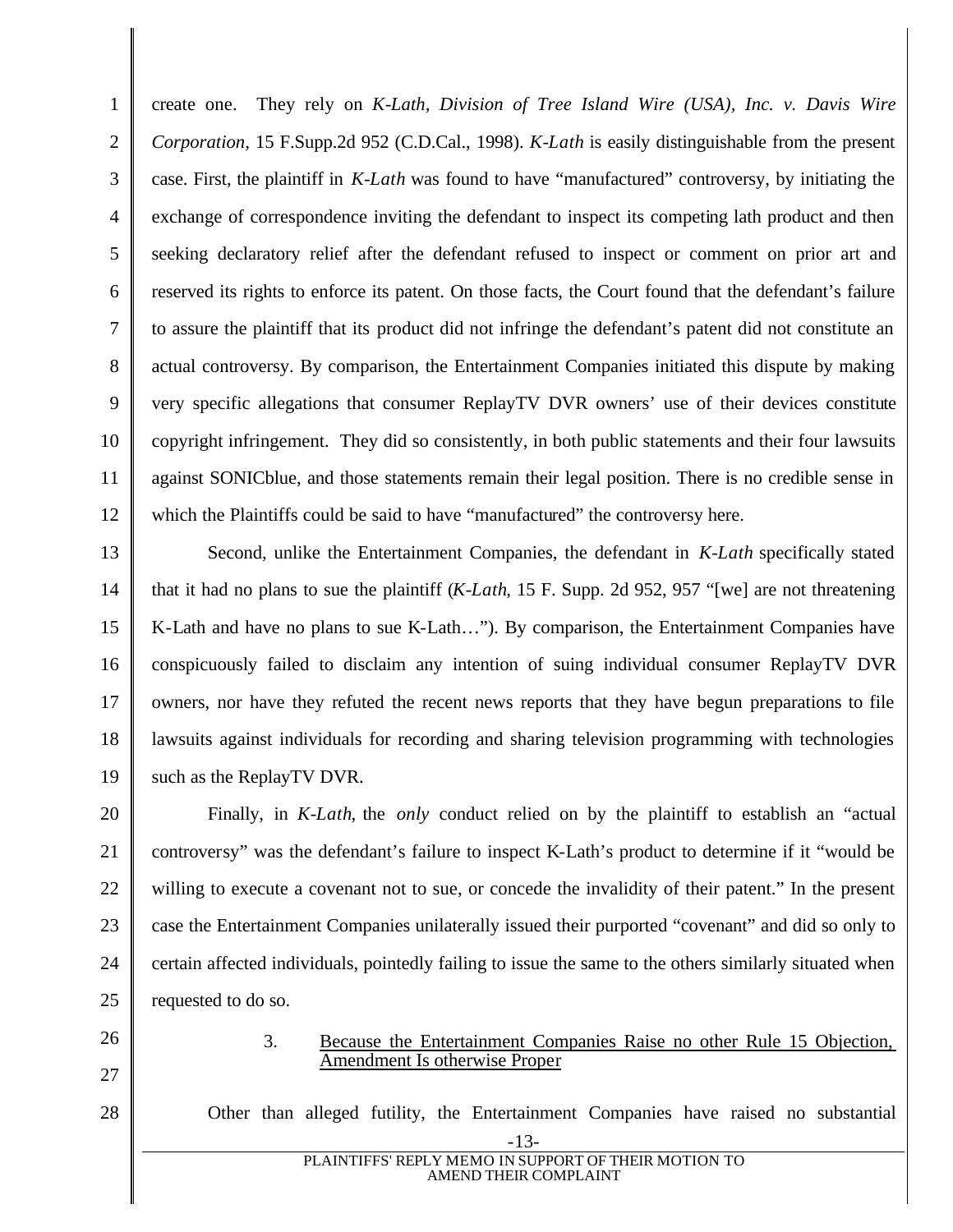1 2 3 4 5 6 7 8 9 10 11 objection to the proposed amendments. The burden is on the party opposing amendment to show prejudice, *DCD Programs, Ltd*, 853 F.2d at 187, and the Entertainment Companies have not done so here.<sup>4</sup> The Entertainment Companies have not challenged that the new consumer ReplayTV DVR owners seeking the same declaratory relief should be allowed to join this action, nor have they contested that a class action is the procedurally appropriate vehicle to proceed with a declaratory relief action on behalf of a proposed class comprising over 5000 individuals. However, in their Opposition's Procedural Background section, the Entertainment Companies appear to claim that the Plaintiffs have delayed in seeking amendment, or in the alternative, argue that the Plaintiffs should have commenced the action as a class action. However, they fail to acknowledge that the case was stayed until the court's order of November 12, 2003, and that, accordingly, the amendment was sought at the first available opportunity to do so.

12 13 14 15 16 17 18 19 20 21 22 23 Moreover, the fact that an action *could* have been brought as a class action does not establish that it *should* have been and does not weigh against the appropriateness of the current proposed amendment. It was procedurally appropriate and judicially efficient for the Plaintiffs to commence their suit as a declaratory relief action on behalf of the five original Newmark Plaintiffs, which, if granted, would have provided guidance to all consumer ReplayTV DVR owners and likely served as defensive collateral estoppel against the Defendants. The fact that Plaintiffs might equally have brought the action in a representative capacity as a class action does not establish that it was procedurally inappropriate not to do so. In filing their original declaratory relief action, the Plaintiffs sought to provide consumer ReplayTV DVR owners with certainty, and chose a procedural vehicle which would best serve the interests of judicial efficiency in light of the preceding SONICblue litigation. Indeed, from a procedural perspective, the need to seek leave to covert into a class action only arose after the Entertainment Companies sought to prevent a judicial

<sup>25</sup> 26 27 28 <sup>4</sup> Instead, the Entertainment Companies cynically claim concern for the privacy of the new class representative and members. The Entertainment Companies newly found concern for the privacy of the ReplayTV owners is interesting, given their previous attempts to force SONICblue to monitor and report on the owners' uses of the devices. In any event, the privacy interests of unnamed class members are properly addressed in the context of the class certification motion and amendment of the complaint is proper even if no class is ever certified. The Newmark Plaintiffs have produced copies of their ReplayTV hard drives and all other requested discovery to the Entertainment Companies. The new class representative stands ready to do the same.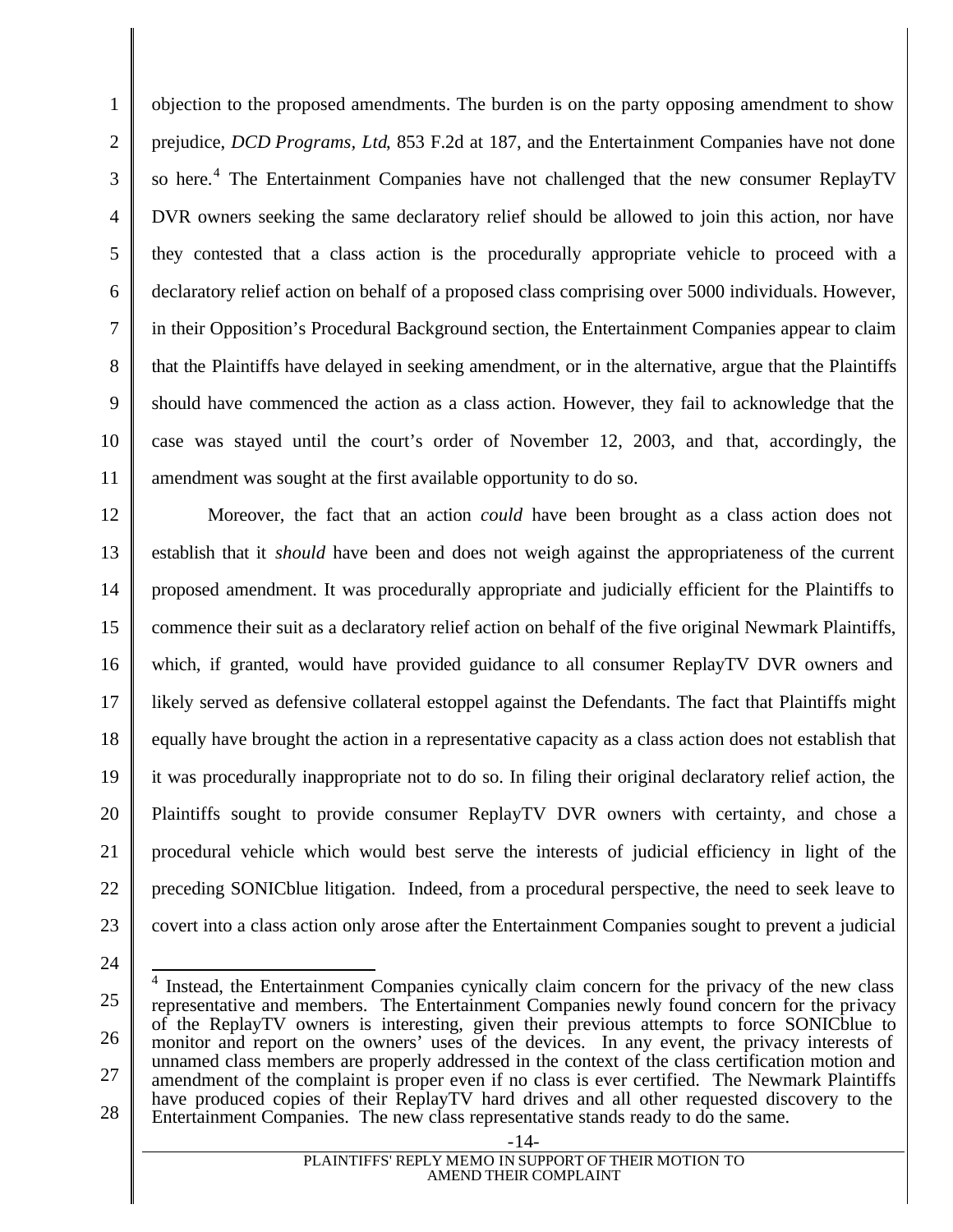| $\mathbf{1}$   | determination upon which all consumer owners could have relied by unilaterally offering a            |  |
|----------------|------------------------------------------------------------------------------------------------------|--|
| $\mathbf{2}$   | "covenant not to sue" to the five original Plaintiffs over a year after they commenced litigation in |  |
| 3              | an effort to moot the case.                                                                          |  |
| $\overline{4}$ | In the absence of any sustainable argument against amendment, both law and equity weigh              |  |
| 5              | in favor of granting leave for the Plaintiffs' proposed amendments.                                  |  |
| 6              | <b>CONCLUSION</b><br>Ш.                                                                              |  |
| 7              | For the foregoing reasons, Plaintiffs' motion to amend the complaint should be granted.              |  |
| 8              |                                                                                                      |  |
| 9              | DATED: December 22, 2003<br>ELECTRONIC FRONTIER FOUNDATION                                           |  |
| 10             |                                                                                                      |  |
| 11             | By<br>Cindy A. Cohn, Esq.<br>Gwenith A. Hinze, Esq.                                                  |  |
| 12             | 454 Shotwell Street<br>San Francisco, CA 94110                                                       |  |
| 13             | Telephone: (415) 436-9333<br>Facsimile: (415) 436-9993                                               |  |
| 14             | <b>Attorneys for Plaintiffs</b>                                                                      |  |
| 15             | CRAIG NEWMARK, SHAWN HUGHES, KEITH<br>OGDEN, GLENN FLEISHMAN and PHIL WRIGHT                         |  |
| 16             | (NEWMARK PLAINTIFFS)                                                                                 |  |
| 17             |                                                                                                      |  |
| 18             |                                                                                                      |  |
| 19<br>20       |                                                                                                      |  |
| 21             |                                                                                                      |  |
| 22             |                                                                                                      |  |
| 23             |                                                                                                      |  |
| 24             |                                                                                                      |  |
| 25             |                                                                                                      |  |
| 26             |                                                                                                      |  |
| 27             |                                                                                                      |  |
| 28             |                                                                                                      |  |
|                | $-15-$<br>PLAINTIFFS' REPLY MEMO IN SUPPORT OF THEIR MOTION TO                                       |  |
|                | AMEND THEIR COMPLAINT                                                                                |  |

∥